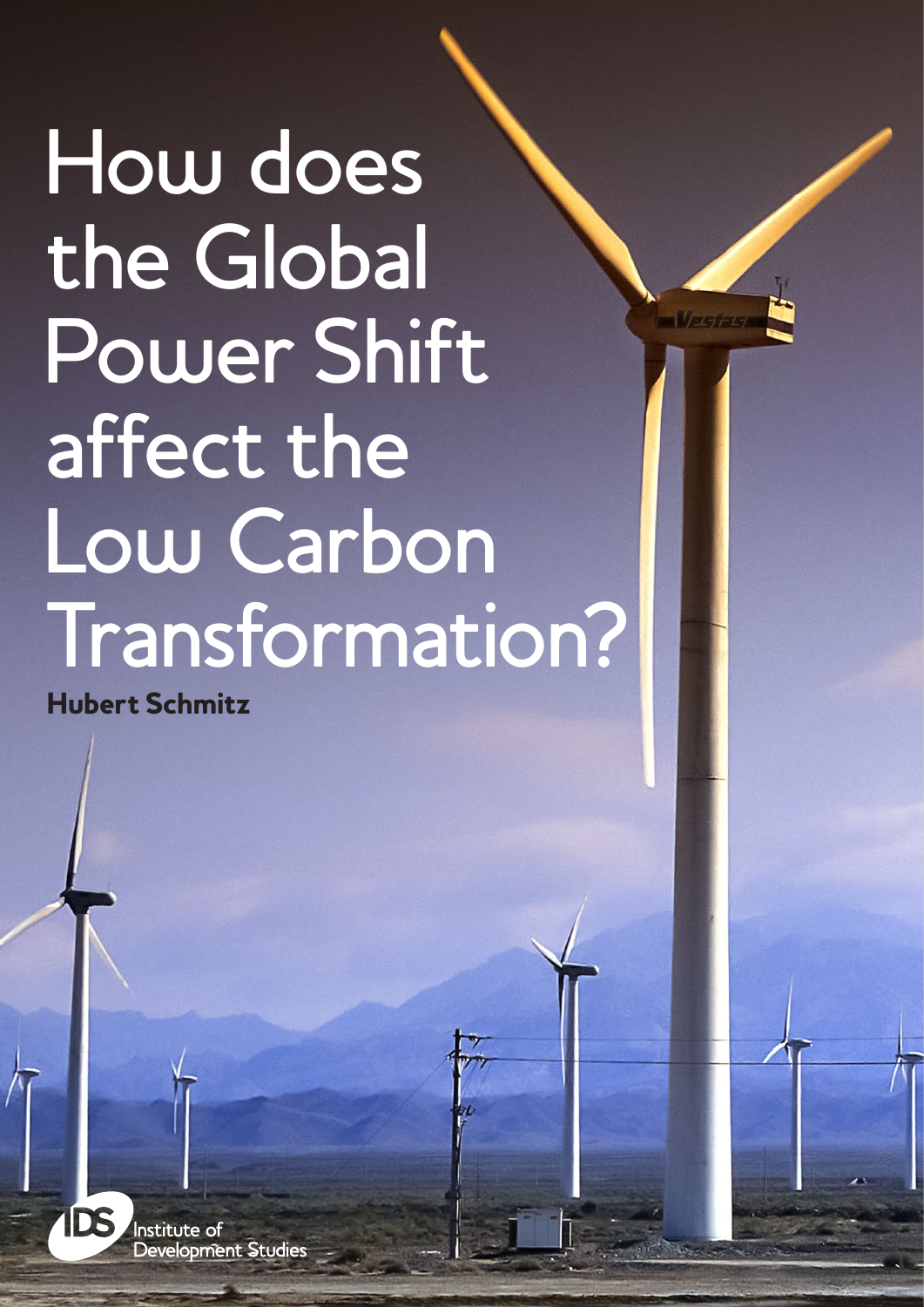Front cover

Towering electricity generating turbines Xinjiang Province in China. They are coming off the distant Altai Mountains.

Professor Hubert Schmitz is a Fellow of the Institute of Development Studies and leads its work on the green transformation. www.ids.ac.uk/research/greentransformation

© Institute of Development Studies, 2013

AG Level 2 Output ID: 515

This is an Open Access publication distributed under the terms of the Creative Commons Attribution License, which permits unrestricted use, distribution, and reproduction in any medium, provided the original author and source are clearly credited.

Copy-editing: Amy Thompson Design: Lance Bellers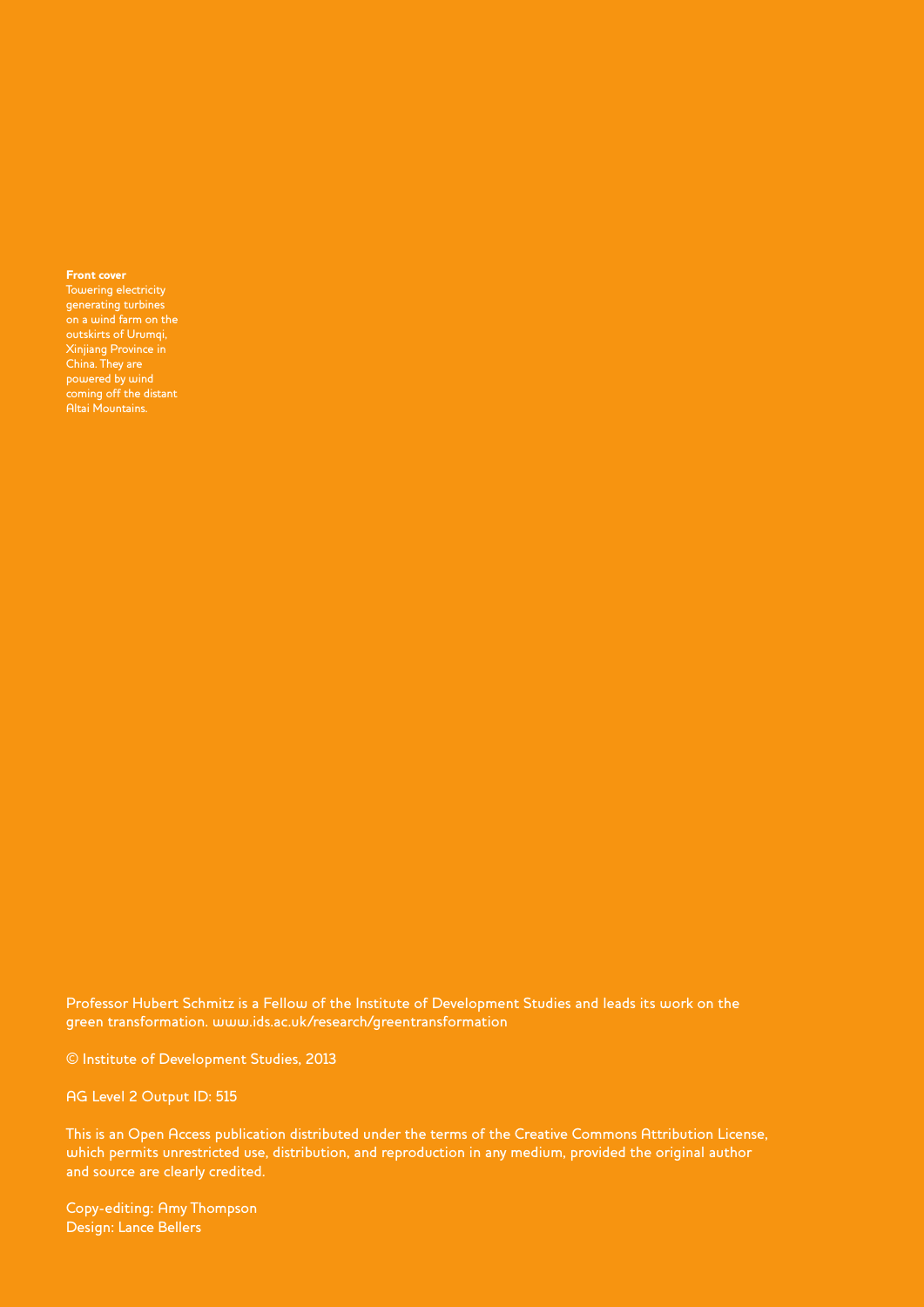

# **Contents**

| Introduction                                                    | 2              |
|-----------------------------------------------------------------|----------------|
| 1 China's rise in the wind power industry and its effects       | 3              |
| 1.1 The significance of China's internal market                 | 3              |
| 1.2 The rise of China as a wind power producer                  | $\overline{4}$ |
| 1.3 Is China becoming an innovation power in the wind industry? | 5              |
| 1.4 Financing power: strategic advantage?                       | 5              |
| 1.5 Implications for the low carbon transformation              | 6              |
| 2 Experimenting with a political economy approach               | 7              |
| 2.1 Drivers of the low carbon transformation                    | 7              |
| 2.2 The transformative alliance                                 | 8              |
| 2.3 The future                                                  | 9              |
| <b>References</b>                                               | 11             |
| <b>Endnotes</b>                                                 | 12             |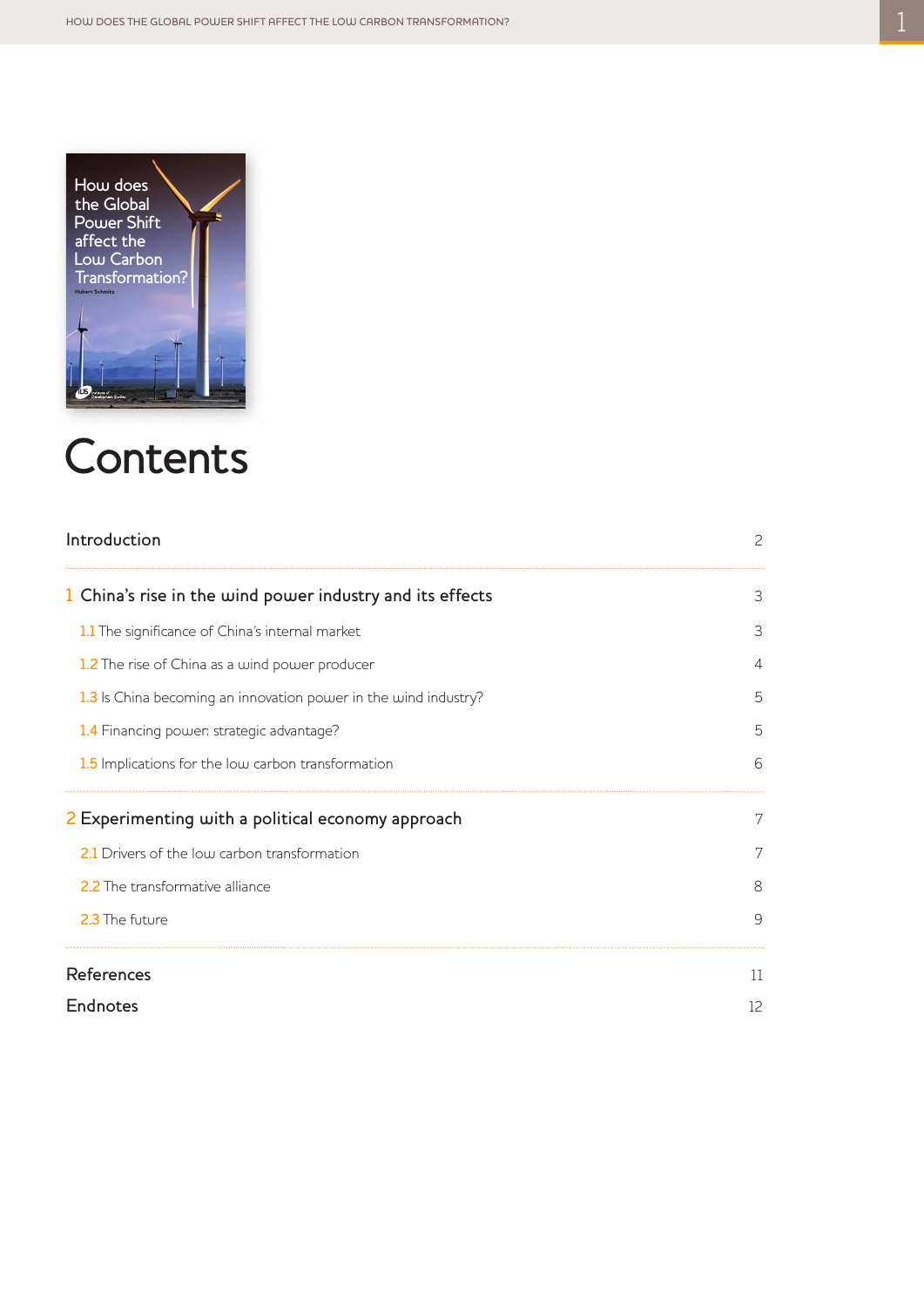

## Introduction

A Maintenance workers fix the blades of a wind turbine at Guazhou  $wind$  farm near Yumen, Gansu province.

**A** CHINA HAS PUSHED DOWN

TURBINES.

Two transformations are likely to dominate the first half of the twenty-first century. One is the shift in economic power from the West (North America and Western Europe) to the East (China and the East Asian production system). The second is the transition from a high to low carbon economy. The first shift is at an advanced stage; the second at an early stage. The purpose of this paper is to discuss how the first shift affects the second.

Stern (2006) famously called climate change the greatest market failure of all time. Indeed, there is agreement that bringing about the low carbon transformation requires strategic intervention by the state. The problem is that the prospects for such intervention look bleak – at least in the West. Most Western states are either politically paralysed or

financially bankrupt, or both. In contrast, the 'Rising Powers', in particular China, have 'entrepreneurial states' (Mazzucato 2011), declining levels of internal indebtedness and increasing foreign exchange reserves. What does this mean for the low carbon transformation? Will it make THE PRICE OF WIND

the transformation faster and cheaper? There are early signs that this might happen. For the past three years China has been the world's number one investor in renewable energy and India has had the highest recent growth rate (BNEF 2012). This suggests an accelerating influence on the part of the rising powers. There is also a cost reducing influence; China has slashed the price of solar panels and pushed down the price of wind turbines. The problem is that China (and to a lesser extent the

other rising powers) is also responsible for most of the recent increases in carbon emissions.

So there is no easy answer to the question of how the global power shift affects the low carbon transformation. In fact the question is not answerable in a rigorous sense for two inter-related reasons. First, the transition from high to low carbon economy is influenced by many factors, so there is an attribution (and time lag) problem. Second, both the shift in power from West to East and the transition from high to low carbon growth have several dimensions and sectoral variations. Such methodological problems need to be acknowledged but would not be an excuse for running away from the question.

This paper grapples with the question by concentrating on the Europe–China relationship and by exploring two dynamics, one economic and one political. On the economic side, it asks how the global power shift affects the cost and speed of the transformation and the distribution of the gains between Europe and China. On the political side it asks how the power shift affects the formation of transformative alliances and the likelihood of accelerating the transformation. In order to address these questions, Section 2 investigates the global wind energy industry and the changing power balance between Europe and China in this industry. Section 3 then broadens the canvas; it shows how unpacking pathways and drivers of change can help us to get a grip on the political economy of the low carbon transformation in China and Europe. I will argue that it provides an analytical basis for more optimism than currently prevails in the climate change debate.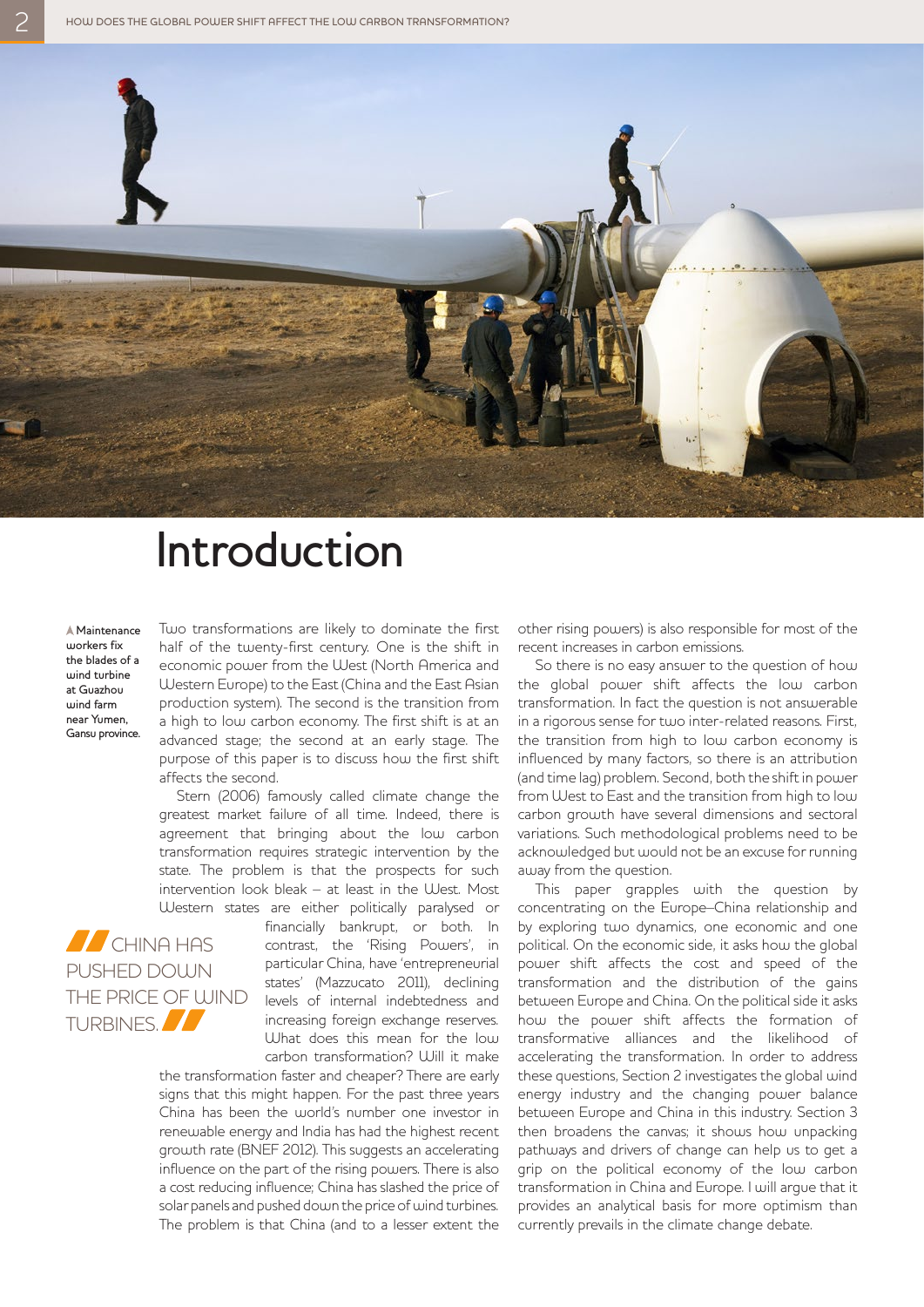# 1 China's rise in the wind power industry and its effects

For most of the first decade of this century there was a strong view in European government and business circles that the green economy provided a chance to re-establish European industrial eminence. We know now that – while Europe remains a technological leader in most low carbon sectors – China has been able to catch up quickly such that it has become the world's biggest producer in some of these sectors, notably solar panels and wind turbines. This section shows this for the wind energy industry, drawing on research conducted jointly with Rasmus Lema, Axel Berger and Hong Song (Lema *et al*. 2011, 2012). It suggests that China's rise is not just due to the shift in production power from West to East, and that it exerts influence on the global industry through a number of other corridors. It then asks what the implications are for the high to low carbon transition.

#### 1.1 The significance of China's internal market

China's rise as a wind energy producer is closely related to the size and growth of its wind energy market. The global demand for wind energy is shifting to the East. Europe and the US have long been the dominant

markets in the global wind power sector but by 2010 more than half of newly installed wind power capacity was added outside these traditional markets. China has been the main driver of this development. Within only half a decade, China has managed to build the largest market for wind power in the world (see Figure 1.1).

This rapid expansion is mainly a result of favourable government policies. These policies have created an internal market for wind power which would not have developed otherwise: the cost of generating wind power is still higher in most Chinese locations than that of fossil-fuel based energy. The main law supporting the shift towards wind energy was the Renewable Energy Law adopted in 2005 and amended in 2009. Its aim was to increase the share of renewable energies, wind in particular, in China's energy mix as well as to support the domestic renewable energy industry (Li et al. 2010). The amendment of 2009 requires grid companies to purchase a certain proportion – specified by further regulations – of renewable energy and empowers government agencies to enforce this target through a penalty system.

**Figure 1.1 Cumulative installed wind power capacity, 1995–2010 (MW)**

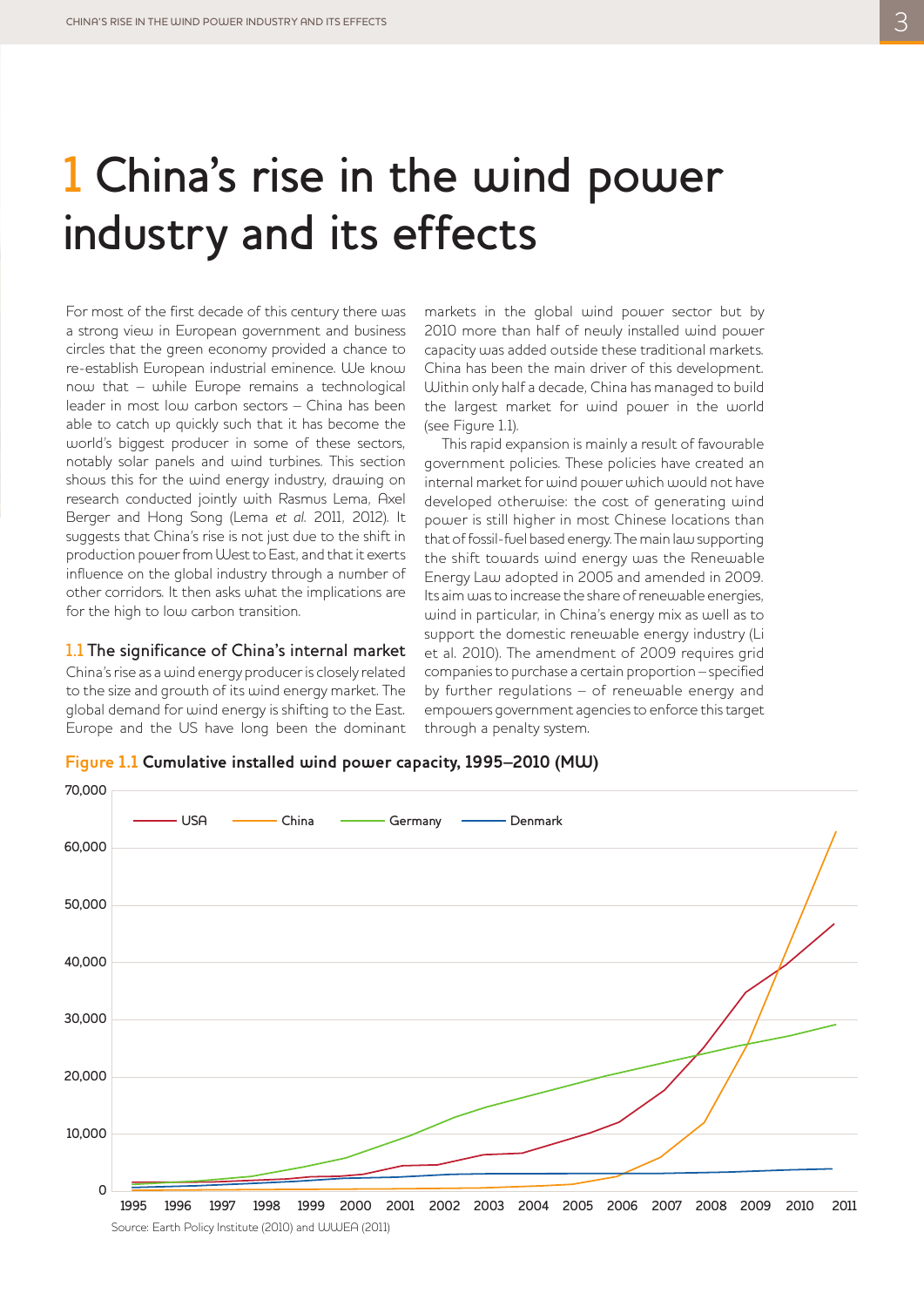### 1.2 The rise of China as a wind power producer

For most of the first decade of this century, European firms dominated the global wind turbine industry but China has caught up rapidly and is now number one producer in the world. One of the reasons why the Chinese wind turbine industry has been able to develop so fast is that firms have grown out of other segments of the diverse industrial base. The leading firms emerged out of large heavy machinery manufacturers and utility firms that had capabilities in key fields related to manufacturing as well as in large-scale project management relevant for deployment. Almost

#### **ALMOST ALL** SEGMENTS OF THE WIND POWER VALUE CHAIN HAVE BEEN LOCALISED IN CHINA.

all segments of the wind power value chain have been localised in China. There is now an effective supply base catering to all elements of the manufacturing value chain.

The speed and depth of this build up was fostered by public policies. In addition to the

demand-side support policies of the Chinese government, the 'local content' requirement played an important role. This policy, enacted in 2003, facilitated the localisation of large parts of the value chain.

The rise of China as a wind turbine producer has led to a change in the pecking order of global lead firms. The period of most rapid change was 2005–2010. Table 1 shows the size and speed of change. While there was no Chinese firm in the top 10 in 2005, there were four by 2010. The leading Chinese firms Goldwind (2006), Sinovel (2007), Dongfang (2009) and United Power (2010) made their way into the top-ten list during this period. This meant that the Chinese wind

turbine industry collectively had higher sales than those of any other nation by 2010.

What does all this mean for European firms? Maintaining a strong presence in China has been a priority for leading foreign firms, since they expect continued demand in future, even though the market is crowded at present. There is also agreement in general and among Chinese policymakers that China will need to give more emphasis to quality as the sector matures, and that European firms will play an important role in raising quality and reliability.

While the European and Chinese turbine manufacturers compete head-on, European suppliers of components and services often cooperate with Chinese turbine manufacturers. Some European suppliers have established subsidiaries which provide small, specialised components and services in fields such as electric control systems, hydraulics, oil filter systems and gears. These suppliers are growing more important as the Chinese manufacturers seek to upgrade the quality of their products. In a few cases, there are also alliances for producing large components; for example the European blade supplier LM is working with Goldwind, Sinovel, Dongfang and Envision. Thus, in contrast to European turbine producers, many European component suppliers are gaining market shares in China.

In summary, the combination of a rapidly growing market in China and a slowly growing market in Europe has forced the traditional leading European makers of turbines and components to concentrate their efforts on the Chinese market. While Chinese regulations continue to favour Chinese firms, European firms in China have been able to grow more in the area of components than in the complete turbine market.

#### **Table 1.1 Global top ten turbine manufacturers 2005 and 2010**

| 2005           |              |        | 2010                 |              |           |  |
|----------------|--------------|--------|----------------------|--------------|-----------|--|
| Company        | <b>Share</b> | Origin | Company              | <b>Share</b> | Origin    |  |
| 1. Vestas      | 27.9%        | EU     | 1. Vestas            | 14.8%        | EU        |  |
| 2. GE Wind     | 17.7%        | US     | 2. Sinovel           | 11.1%        | <b>CN</b> |  |
| 3. Enercon     | 13.2%        | EU     | 3. GE Wind Power     | 9.6%         | <b>US</b> |  |
| 4. Gamesa      | 12.9%        | EU     | 4. Goldwind          | 9.5%         | <b>CN</b> |  |
| 5. Suzlon      | 6.1%         | IN     | 5. Enercon           | 7.2%         | EU        |  |
| 6. Siemens     | 5.5%         | EU     | 6. Suzlon            | 6.9%         | IN        |  |
| 7. Repower     | 3.1%         | EU     | 7. Dongfang Electric | 6.7%         | <b>CN</b> |  |
| 8. Nordex      | 2.6%         | EU     | 8. Gamesa            | 6.6%         | EU        |  |
| 9. Ecotécnia   | 2.1%         | EU     | 9. Siemens U.IP      | 5.9%         | EU        |  |
| 10. Mitsubishi | 2.0%         | JP     | 10. United power     | 4.2%         | <b>CN</b> |  |
| Others         | 5.0%         |        | Others               | 17.5%        |           |  |

Note: World market shares Source: BTM (2006, 2011)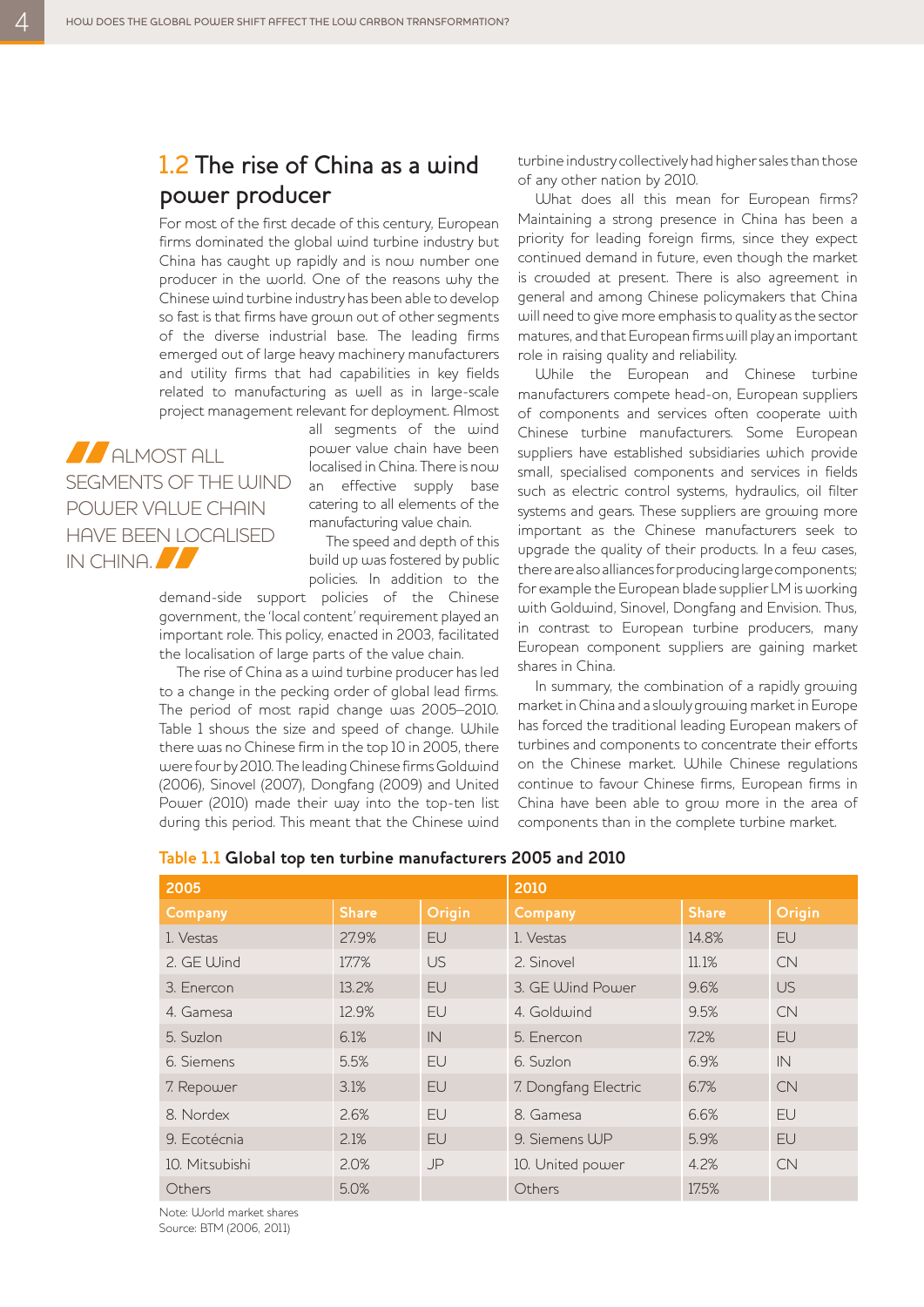$\triangleleft$  A worker assembles wind turbine rotors at Gansu Jinfeng Wind Power Equipment Co. Ltd. in Jiuquan.



### 1.3 Is China becoming an innovation power in the wind industry?

One of the main conclusions from the previous section is that China is catching up with the old leaders in wind power. Whereas China needed 20 to 30 years to reach a world-class level of production in other sectors such as electronics (Ernst 2009), it was able to close the gap in wind power *production capability* in only ten years. The question of whether China is also building up significant *innovation capability* in this sector is controversial. Some argue that China relies on licensing from abroad and question whether China can innovate on its own. Our research suggests that the build up of Chinese innovation capability is now proceeding fast (Lema *et al*. 2012).

International technology transfer has been an important source of technological capacity in wind turbine development in China. The option of drawing on the established design and engineering capabilities of overseas firms has been a key to the Chinese success story (Lewis 2007 and 2011). Licensing agreements have been an effective means of gaining a foothold in the industry and have established a basis for innovative improvements of the transferred technology.

In the last few years, technology transfer has shifted from traditional mechanisms (e.g. FDI, trade and licensing) to joint design and R&D collaboration (Lema and Lema 2012). At the same time, European lead firms have begun to shift their own innovation activities to China. For example, Vestas opened its first Chinese R&D centre in Beijing in 2010 to undertake work in areas such as high voltage engineering, aerodynamics, new material and software development.

Chinese turbine manufacturers have adopted innovation strategies that combine internal development with heavy reliance on sourcing external knowledge from Europe (Lema and Lema 2012 and Lewis 2011). The organisational decomposition of the innovation process seems to have played a major role in this process (Schmitz and Strambach 2009). The European lead firms collaborate with small turbine design houses and other engineering firms and it is these highly specialised smaller firms that have made their technologies and services readily available on the market. This has opened up opportunities for engaging in turbine design licensing and R&D collaboration with Chinese firms. However, the change was also driven from within the Chinese companies, particularly by acquiring European firms and establishing R&D subsidiaries in established knowledge clusters. This strategy seems to have been effective, helping Chinese companies to build up their innovation capabilities quickly.

#### 1.4 Financing power: strategic advantage?

We deal with Financing Power last because it is the area least explored up until now – but it could well represent China's main strategic advantage. The investment requirements in wind energy are high, and the time horizons are long. Being able to finance such investments is critical.

Project finance may become an important element of China's 'mode of entry' into foreign markets. While the Western firms are 'strapped for cash', the Chinese government and Chinese companies are flush with funds. Sinovel, for example, has a US\$ 6.5 billion line of credit from government-owned Chinese banks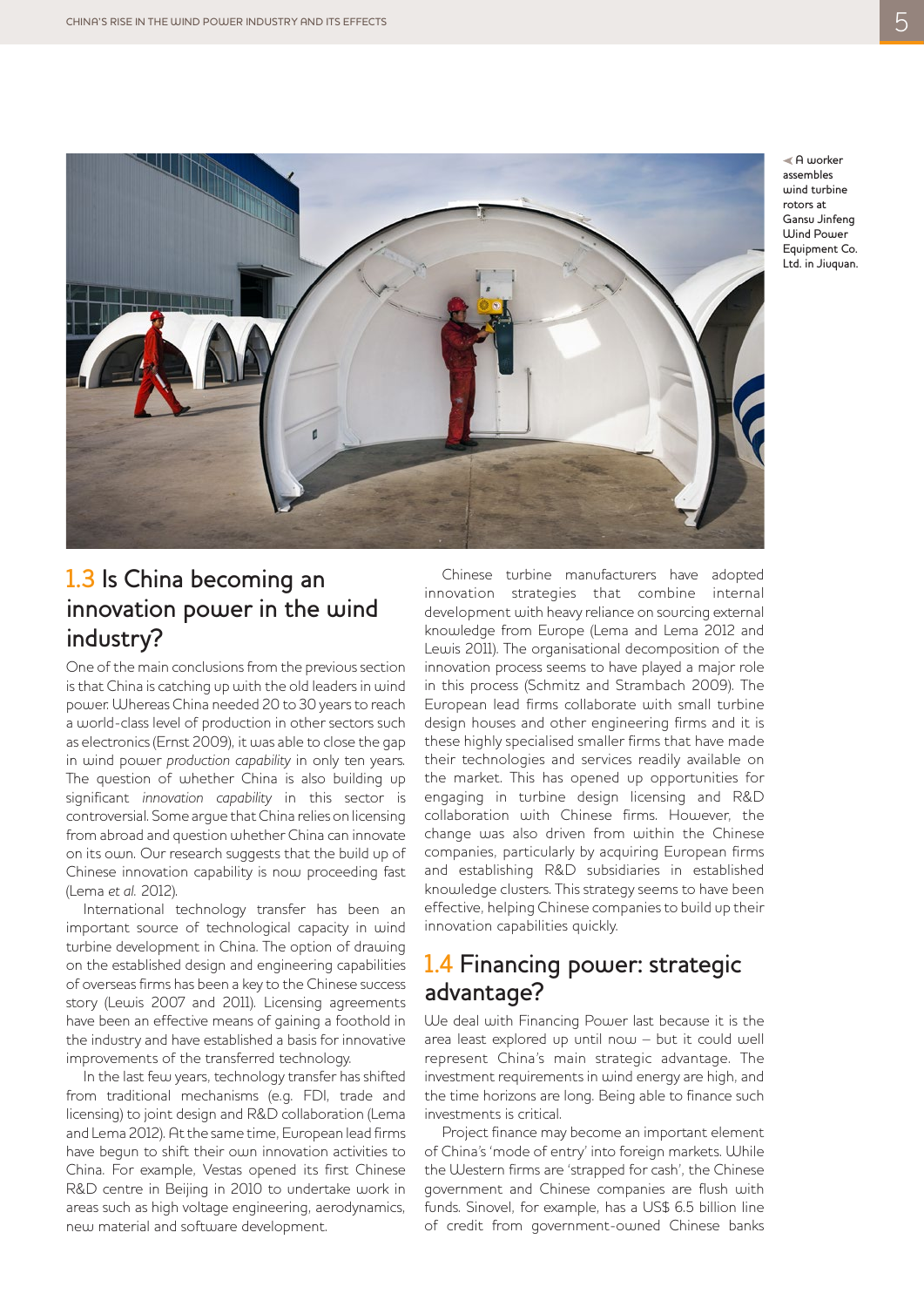(Zeller and Bradsher 2010). Other firms also have strong relations with Chinese financial institutions and have secured significant lines of credit for the purpose of expanding sales outside China. China Exim Bank has injected capital into Ming Yang and Goldwind to support its expansion into the US and the EU.

This opens up the possibility of an export model that has not been directly utilised by European firms – the twinning of wind farm project finance and turbine exports. Chinese manufacturing firms are thus indirectly providing credit to projects that would perhaps otherwise not be financed by financial institutions in export markets – due to the modest record of Chinese turbines to date. This financing element may thus help Chinese firms to get a foot in the door in the US and European markets. Future research will need to show how relevant such project financing is. The relevance of supplier credit for China's competitiveness in the wind-power sector is a particularly acute issue at the current time when much of the Western world is suffering from a credit crunch.

The differences in financing power might also help explain differences in governmental action. In order to promote the uptake of renewable energy, governments have provided financial incentives through feed-in tariffs and other instruments. In Western countries, governments have come under severe pressure to reduce such incentives in the course of prioritising financial austerity. This has slowed down the growth of Western markets while Chinese markets have continued to grow rapidly (though unevenly between sectors). Since the Chinese market is not a level playing field, this has benefited Chinese industry above all. The relevance (or not) of this differential in the government's financial room to manoeuvre is an important issue for future research.

#### 1.5 Implications for the low carbon transformation

There is little doubt that China's rise as a major competitor in the wind energy sector has exerted a down pressure on costs. By 2010 the price gap between European and Chinese turbines was in the order of 27 per cent (BNEF 2010: 9) and it has grown further since. Whether this price differential has accelerated the deployment of wind energy is hard to tell. While price plays a big role, buyers also consider reliability and adaptability to local conditions. These are areas in which European producers are stronger.<sup>1</sup>

While it is too soon to tell whether China's rise in the wind energy industry has had a major effect on the low carbon transformation globally, it is clear that the employment and income benefits from investing in the low carbon industry are no longer concentrated in the West. Such benefits are being reaped increasingly by China.

So far, the biggest influence in the wind energy sector comes from China's market power. Western firms seek to operate in the large Chinese market, but have had to yield to government-imposed conditions which favour Chinese producers. Benefiting from this protection, Chinese enterprises have been able to invest and learn very fast, attaining a level of producer power which has brought about major changes in the top ten international turbine makers.

While the combined impact of Chinese market and producer power is already visible, the lead firms are also beginning to exert influence through their innovation and financing power. We cannot, however, conclude that China's advances are or will all be at the cost of Western companies. Press headlines which emphasise competition or conflict between Western and Chinese companies often fail to capture the complexity of the current situation. While competition among lead firms is increasing, there are also prospects for growth of inter-firm collaboration along the value chain (Lema *et al.* 2011). China, Europe and the world can benefit from such collaboration in order to reduce technological complexity, drive down costs, improve quality, and make wind power a more effective energy option for the world.

More generally, this section has shown that much can be learnt from adopting a sectoral approach (even if further disaggregation by stages in the value chain is sometimes needed). A series of such sectoral studies (for example, for solar energy, electric vehicles, energy saving building materials, and other sectors) would be very useful in order to understand how the global power shift affects the low carbon transformation and the inter-country distribution of low carbon benefits (in terms of low carbon jobs). Such studies would probably show big sectoral differences in the extent and speed of power shifts and transitions. Our hunch is that  $-$  in spite of sectoral differences  $-$  the changes observed would be in the same direction in the sense that China: (a) accounts for an increasing part of the global green economy; (b) lowers the costs of going green, and; (c) speeds up deployment of green technology.

The main problem with this kind of sectoral approach is that it would not tell us much about the forces which work against the low-carbon transformation, in particular the fossil-fuel and related industries. Broadly speaking for each billion of low carbon investment there is a trillion of high carbon investment – in West and East. Up-to-date sectoral studies of these fossilfuel and related sectors would of course help – in particular if one could compare investment, technology and emission trends. But slicing up the real world in terms of sectors would probably not provide us with the killer insights needed to understand the forces which bring about and oppose the low carbon transformation. The next section therefore experiments with an approach which seeks to achieve just that.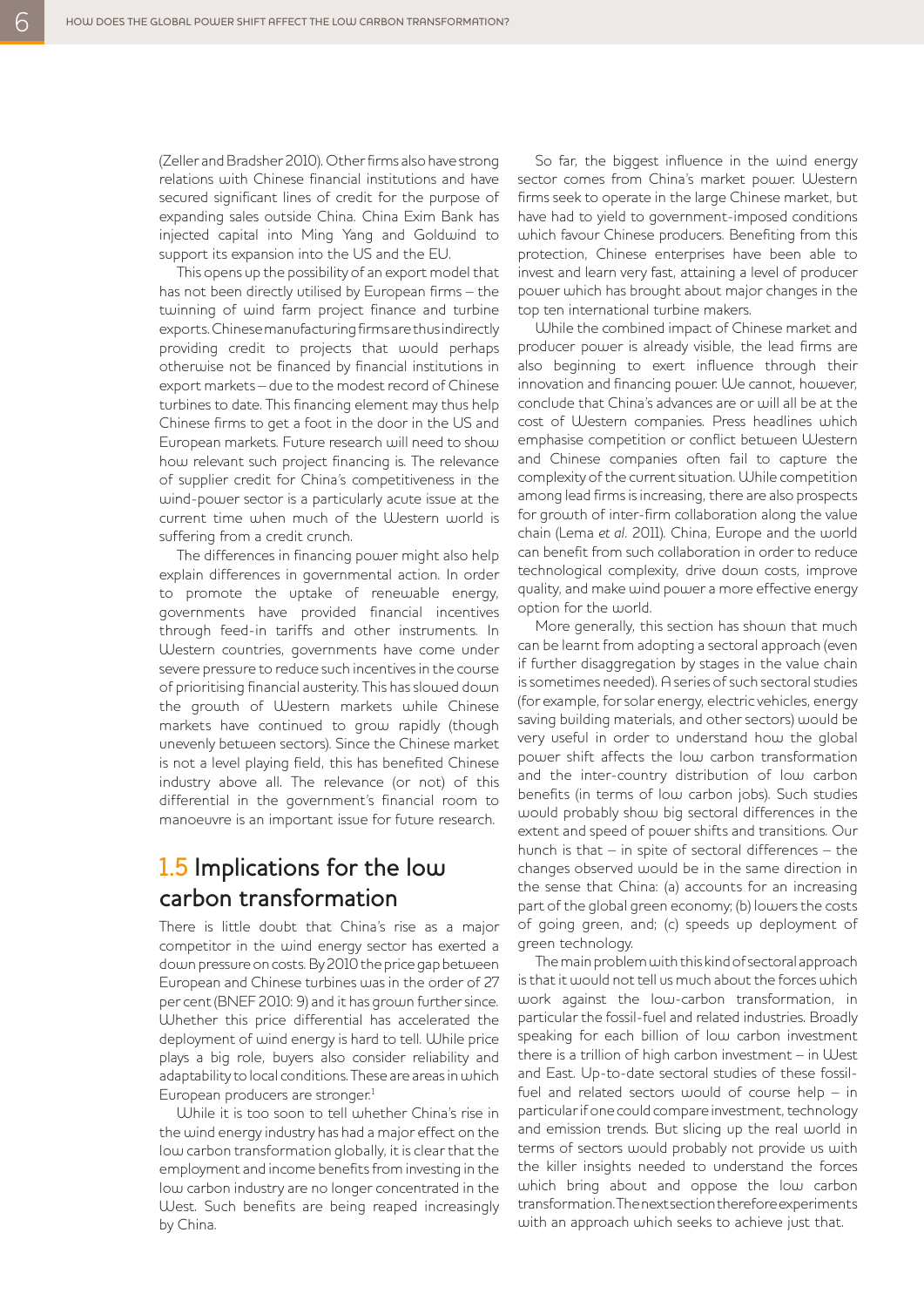# 2 Experimenting with a political economy approach

This paper seeks to understand how the shift of economic power from West to East influences the low carbon transformation. Stirling (2009) and Leach *et al.* (2010) stress that there is a diversity of 'pathways to sustainability'. For an initial step we suggest distinguishing between the **carbon transformation from below and above.** But we can go further and unpack the process using the categories in Table 2.1.

#### 2.1 Drivers of the low carbon transformation

Over the last decade, most attention has been given to the left side of the table (read it vertically). The ambition was to bring economic development within the planetary boundaries by pursuing an approach which was **top down**, had a **global** scale, was (supposed to be) led by the **North**, and driven forward by **public actors** that recognised the need to mitigate **climate change**. This global governance approach has failed, as shown by successive climate conferences (COPS) and the sustainability conferences in Rio. Given the questions driving this paper, we need to recognise that the shift of economic power from the West to the East has made it more difficult, rather than easier, to reach a global deal on reducing carbon emissions. The West is responsible for the accumulation of carbon emissions of the past, whereas China is responsible for most of the recent increases in carbon emissions. This struggle between historic and current responsibilities is at the heart of the deadlock in global negotiations.

In the meantime however, progress was made on the right side of the table: using **bottom up** approaches and relying on **local** initiatives in which **civic actors** play a major role. There are many examples in the West, in particular at City level (OECD 2010); but in China, too, local initiatives have played an important role (Harrison and Kostka 2012). An important difference between

the political dynamics in China and Europe concerns the role of the civic sector. Whereas in Europe, NGOs were influential in promoting the climate change agenda and contributing to practical ways forward, they have been comparatively weak and have had less influence in China.<sup>2</sup> This comparison, however, only captures half the picture. In Europe, civil society has played a dual role role in the low carbon transformation, promoting it on the one hand and slowing it down on the other (Schnelle and Voigt 2012). There has been considerable local resistance to the establishment of new wind farms and of transmission lines. 'Not in my backyard' (NIMBY) initiatives – in spite of their

micro origins – can have considerable macro effects. In contrast, public authorities in China have been able to push through their projects with scant consideration to local opposition.<sup>3</sup>

At the **national** level, substantial progress was made in both Europe and China, with governments

**AN IMPORTANT** DIFFERENCE BETWEEN THE POLITICAL DYNAMICS IN CHINA AND EUROPE CONCERNS THE ROLE OF THE CIVIC SECTOR.

implementing green industrial policies and the private sector making big investments in renewable energy and other low carbon technologies. The two European countries with the biggest progress are Denmark (wind energy) and Germany (solar and wind energy). Spain, Britain and other European countries have also promoted the development and deployment of low carbon technologies. However, progress made at the national level risks running out of steam. While most of the investment comes from the private sector, subsidies from the public sector are essential in this early stage of the low carbon transformation. This public support has come under attack with arguments that the public sector (or the tax payer) cannot afford such subsidies, and that regaining financial solvency has priority. Arguments that fostering new green industries

|  |  |  |  |  |  |  |  | Table 2.1 Accelerating the low carbon transformation |
|--|--|--|--|--|--|--|--|------------------------------------------------------|
|--|--|--|--|--|--|--|--|------------------------------------------------------|

| Approach      | Top Down       |                        | Bottom Up       |            |
|---------------|----------------|------------------------|-----------------|------------|
| Level         | Global         | National               | Local           |            |
| Location      | North          | <b>Rising Powers</b>   | South           |            |
| <b>Actor</b>  | <b>Public</b>  | Private                | <b>Civic</b>    |            |
| <b>Motive</b> | Climate Change | <b>Energy Security</b> | Competitiveness | Green Jobs |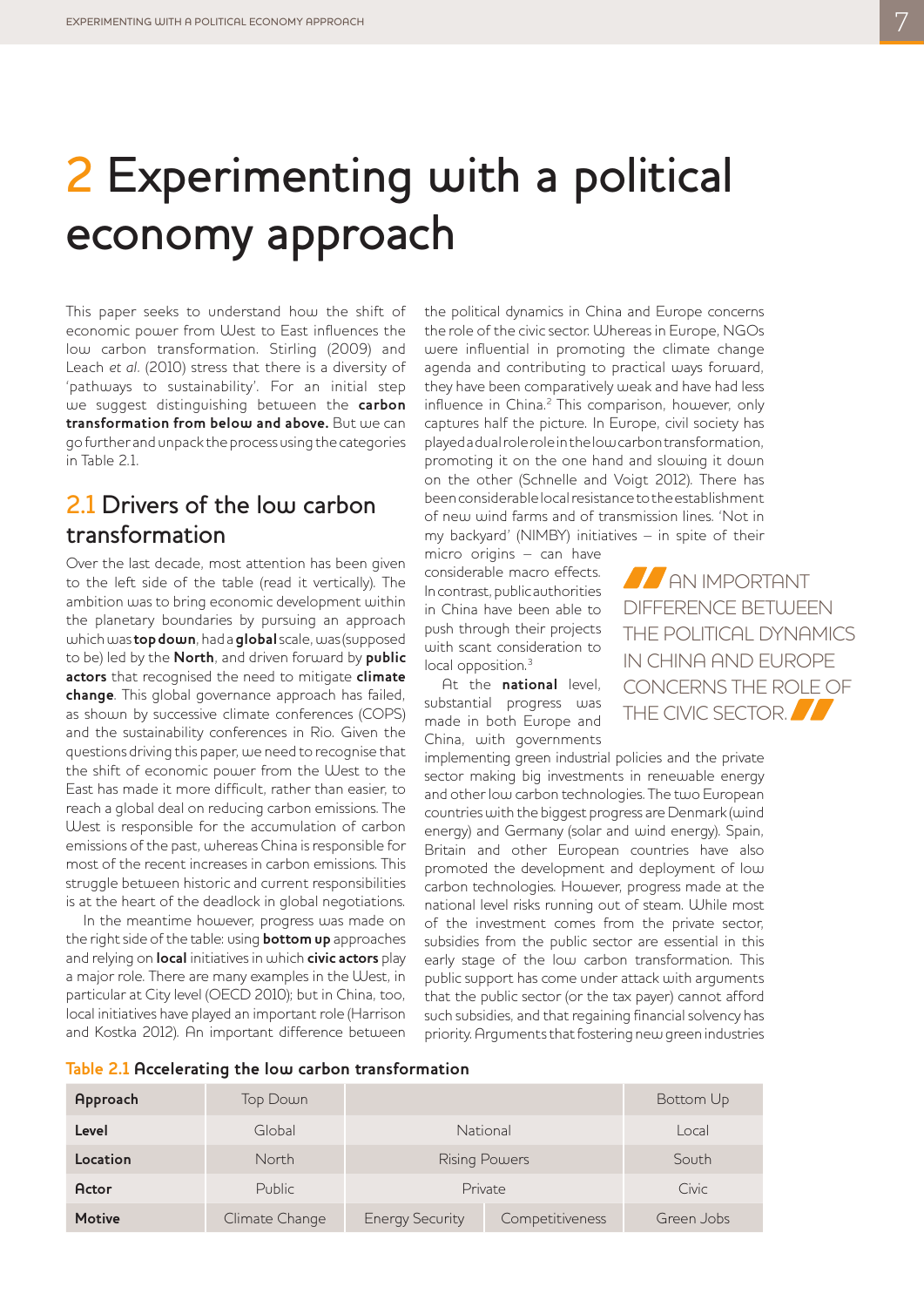helps to promote growth, jobs and public revenue are drowned out by opposing forces. Political paralysis prevails in much of Europe (and USA). This, in a nutshell, is the European situation, even if there are variations between countries and regions.

In contrast, China continues to storm ahead. Its government is not encumbered by national or foreign debt and it has the ability to act. A good example of its 'entrepreneurial state' (Mazzucato 2011) is the support for the solar energy industry. When European demand for Chinese photovoltaic panels declined in 2009, the Chinese government quickly launched a programme pushing up the deployment of such panels within China (Fischer 2012) in order to ensure that the build-up of this new industry could continue. The government is also providing substantial resources for developing new low carbon technology.

A vertical reading of Table 2.1 thus helps to categorise existing approaches: global top down, local bottom up and national-level initiatives (mainly top down but building on bottom up support). On their own, none of them will achieve the low carbon transformation. Most observers would agree that these approaches need to be combined and that multi-level governance is needed. But which force can bring this about? Recall that this is the first transformation in history that has to be achieved with purpose and against a deadline. In

**THIS IS THE FIRST** TRANSFORMATION IN HISTORY THAT HAS TO BE ACHIEVED AGAINST A DEADLINE.

other words, the task of accelerating the process takes centre stage. But where can this acceleration come from?

Here we turn again to Table 2.1, in particular the last two lines which focus on the range of relevant actors and the motives of these actors. Analysis

of these actors and motives needs to take four critical steps: (1) recognise that no single actor has the resources to bring about the low carbon transformation; (2) recognise that within government, within civil society and within business there are actors seeking to block or slow down the green transformation; (3) attention needs to focus on supportive alliances across these categories; and (4) including actors with different motives helps to understand and accelerate the low carbon transformation. The transformative alliance becomes the central concept. The next section suggests that this is a critical step to take, first for understanding what goes on within countries and second for seeing new possibilities of joint action between countries.

#### 2.2 The transformative alliance

Bringing about the green transformation requires resources of different types: expertise, money, organisational capacity, and legitimacy (one could add leadership). These resources tend to be distributed over a range of public, private and civic actors. It is therefore

useful to concentrate on alliances between actors in government and business and civil society. Who then can be considered a member of such alliance? Is the deciding criterion motivation or action? While it is tempting to let motivation count and opt for an alliance of the like-minded, this is a limiting step to take. There is a range of actors that can support the low carbon transformation through their action (such as investing, providing expertise, lobbying) but their motives for doing so can differ greatly. The bottom line of Table 2.1 suggests several motives other than mitigating climate change: securing energy, building competitive green industries, and fostering green jobs. In other words, there is a potential for alliances that include actors whose priority is not ecological sustainability. This can be a 'game changer' in the dynamics of the transformation. It is supported by historical research which shows actor groups with differing intentions advancing the change in a specific direction (WGBU 2011:85 drawing on research by Osterhammel).

Such alliances seem to have been important in both China and Europe. In Denmark, for example, the experimentation with wind energy received substantial support from politicians and business leaders concerned with energy security – in the wake of various oil crises. Actors with environmental motivations played a role at the start and increased in importance over time but they were never sufficient. Actors motivated by the chance to build a globally competitive hub (for providing wind energy solutions and creating highly paid jobs) have played a big role. In China, such alliances were equally if not more relevant. China's massive investment in renewable energy was not driven primarily by concerns with global climate change but by concerns to secure energy and ambitions to build new competitive sectors. Research in progress – conducted jointly with Chinese researchers – indicates that these were major concerns in both Chinese government and industry.

The relevance of alliances is confirmed by the research of Harrison and Kostka (2012) on the local politics of climate change in China and India. 'In both countries the ability to build and sustain coalitions is central to the effectiveness and sustainability of climate change policy. For various reasons, state strategies in China and India have focused on the need to bring different parties with otherwise divergent interests on board to build a coalition in favour of climate mitigation measures' (Harrison and Kostka 2012: 5).

The composition of such coalitions is likely to vary, depending on the specific policy or project in question, but economic interests concerned with securing energy and building new competitive industries tend to be major players. While not surprising in itself, it questions the discourse which pitches economic growth against environmental sustainability – so popular in many parts of the world (Dubasch 2009).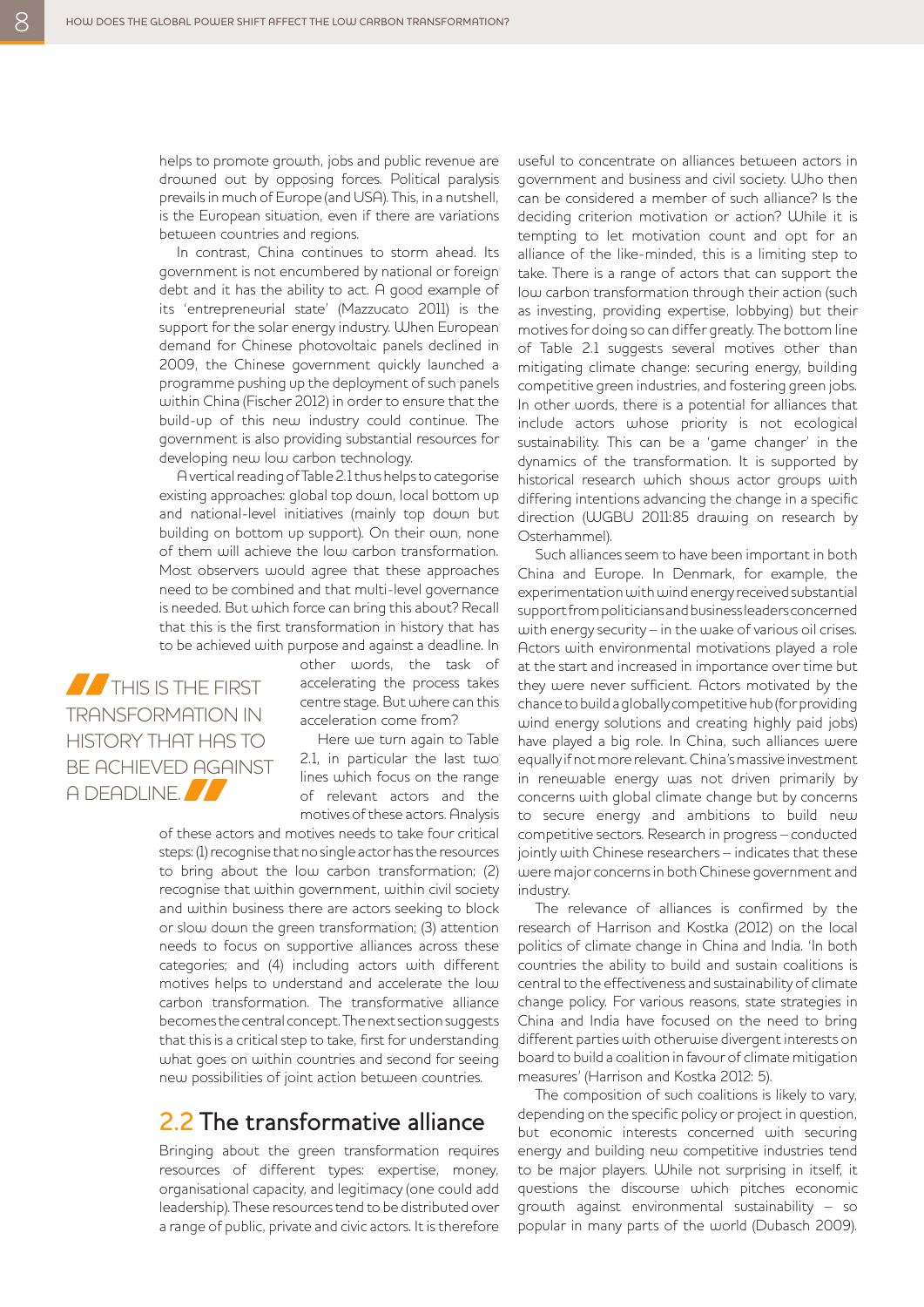Policies which foster structural transformation promote rather than hinder economic growth.

This is not to suggest that there are only winners. Far from it. Some stand to lose from the transformation. In the early stage of the low carbon transformation, the losers might even outnumber the winners. Whatever the numbers, they are agents of resistance and they need to be analysed in the same way as the agents of change. The opponents also seek alliances. The opposing forces are not necessarily against decarbonisation as such but they are fighting for their jobs and/or protecting their assets which are tied to fossil fuel and related sectors. Recent history suggests that they are fighting with all means at their disposal – as shown for example in the attempts to discredit scientists showing connections between rising carbon emissions and climate chaos (Blasberg and Kohlenberg 2012).

To return to our overall argument, focusing on alliances is essential for understanding and fostering the low carbon transformation. Such alliances are best seen as vehicles for bundling diverse interests for a particular purpose such as influencing legislation, policies, or projects. In order to be effective, analytical and political work needs to deal with both agents of change (prospective winners) and agents of resistance (prospective losers).

Putting such alliances centre stage is not sufficient. We need to be able to distinguish between alliances of different types. At one end there is the **strategic alliance** based on joint action. At the other end there is the mere **alignment of interest** without coordination between the parties. Both can be transitional (short term) or enduring (long term). All types can be instrumental in overcoming (or causing) collective inaction.

#### 2.3 The future

The question driving this paper is how the low carbon transformation is affected by the global power shift from West to East. For most of the last 40 years, China's economic transformation was driven forward by an alignment of interests favouring rapid economic growth. In recent years, environmental concerns have received increasing attention, in particular in central government. However, this cannot explain the massive recent investment in renewable energy. Our ongoing research suggests that concerns with securing energy for consumers and enterprises and building new competitive industries were also major drivers. In other words, the analysis of alliances is highly relevant for understanding recent changes in China.

As regards the future, the question is whether this low carbon alliance will be strong enough to curtail the planned expansion in coal-fired power plants. This will probably depend on the linkages between industry and the Central Committee of the Communist Party. A

research project showing the formal and informal links which members of the Central Committee have with the fossil fuel and renewable industries would tell us a lot about the future of China … and the world.

While we can only dream of conducting such research, we can anticipate that China's rise in the low carbon industries will have an effect on the low carbon alliances in Europe. Because of the strong competition from China, some European firms have pulled out of the solar power industry. Siemens is the most prominent example – widely reported in the media. Competition from China has also contributed to the problems encountered by Vestas, Denmark's iconic wind power

company. Vestas is increasingly sourcing services and material inputs from abroad and might even be taken over by an Asian firm (Interviews and Press Reports). While still world number one, it has become less Danish. The point to be made here is that it becomes more difficult to strengthen the low carbon alliance in

**FOCUSING ON** ALLIANCES IS ESSENTIAL FOR UNDERSTANDING AND FOSTERING THE LOW CARBON TRANSFORMATION.

Germany, Denmark or other European countries if most of the resulting jobs arise in China. What is excellent for the world – namely cheaper technologies from China – might only be a second best for European countries that seek to produce the new technologies. In other words, growing green power in China might weaken green alliances in Europe – if the dominant narrative is one of competition and zero sum games.

Alliance thinking could however help to build a very different narrative – one which does not set green China against green Europe but green versus brown irrespective of location and passport (green meaning low carbon and brown standing for high carbon). This would be especially important for progress in the global governance arena. Twenty years of global climate negotiations have yielded very little because the debate was conducted in terms of developed versus developing countries, established versus emerging powers, USA versus China, Europe versus China, etc. The governmental representatives of these countries or blocks of countries worked with narratives which pitched them against each other – even though decomposing the picture would immediately show that there are considerable alignments of interests and conflicts of interest across the (blocks of) countries which they claimed to represent. A big industry consisting of the media, research centres and NGOs bought into these false narratives and prolonged the agony.

Alliance thinking of the kind proposed here suggests a practical and more promising way forward: selective agreements among those who concentrate on the opportunities rather than the cost. The free rider dilemma, which holds back the global negotiations, is a cost-induced dilemma. Focusing on opportunities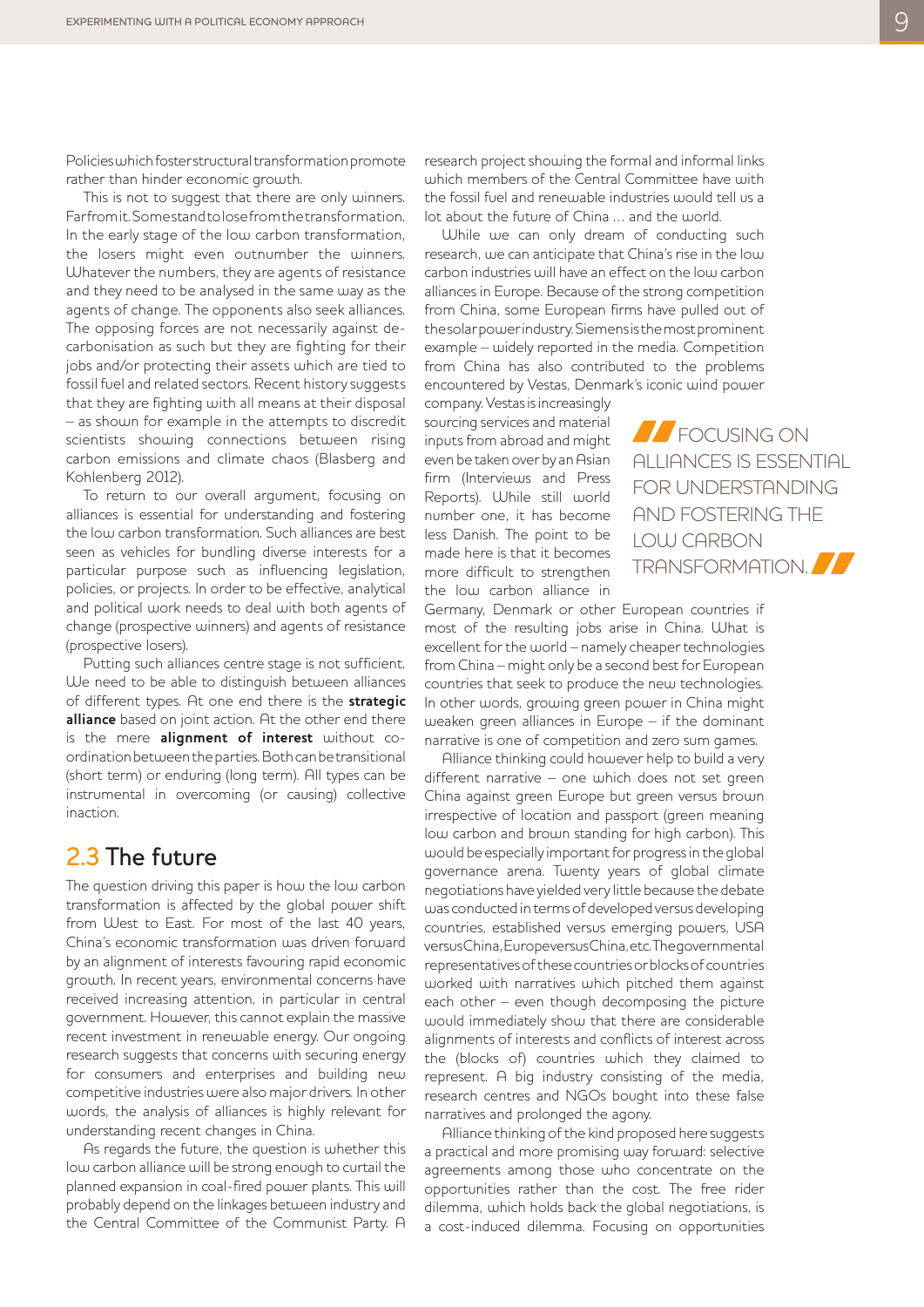does not mean ignoring this dilemma but opens up new ways of thinking and acting. A 'coalition of the willing and winning<sup>3</sup> can trigger new political and economic dynamics. Current attempts to forge an international 'low carbon club' (Messner and Morgan 2013) might be one way of putting this approach into practice. A low carbon club built around a China– Europe axis would be a powerful way of pulling the global debate out of its near-paralysis. For the time being however it remains – what Germans would call – *Zukunftsmusik* (music of the future). Turning it into reality would require a narrative built around the proposition that the opposition from high carbon sectors does more harm than competition within the low carbon sectors.

To conclude, raising investment and advancing collective action for the low carbon transformation has been difficult at all levels: global, national and local. Progress is held back partly because the units of analysis are mis-specified. The debate continues to pitch public against private (or civic) sectors, developed against developing countries, or rising powers against sinking powers. Actors supporting (and opposing) the low carbon transformation can be found in each of these categories. The analytical and practical challenge lies in identifying and forging alliances across these divides. Such focus on alliances offers the best hope we have to accelerate the low carbon transformation *within* West and East and *across* the divide.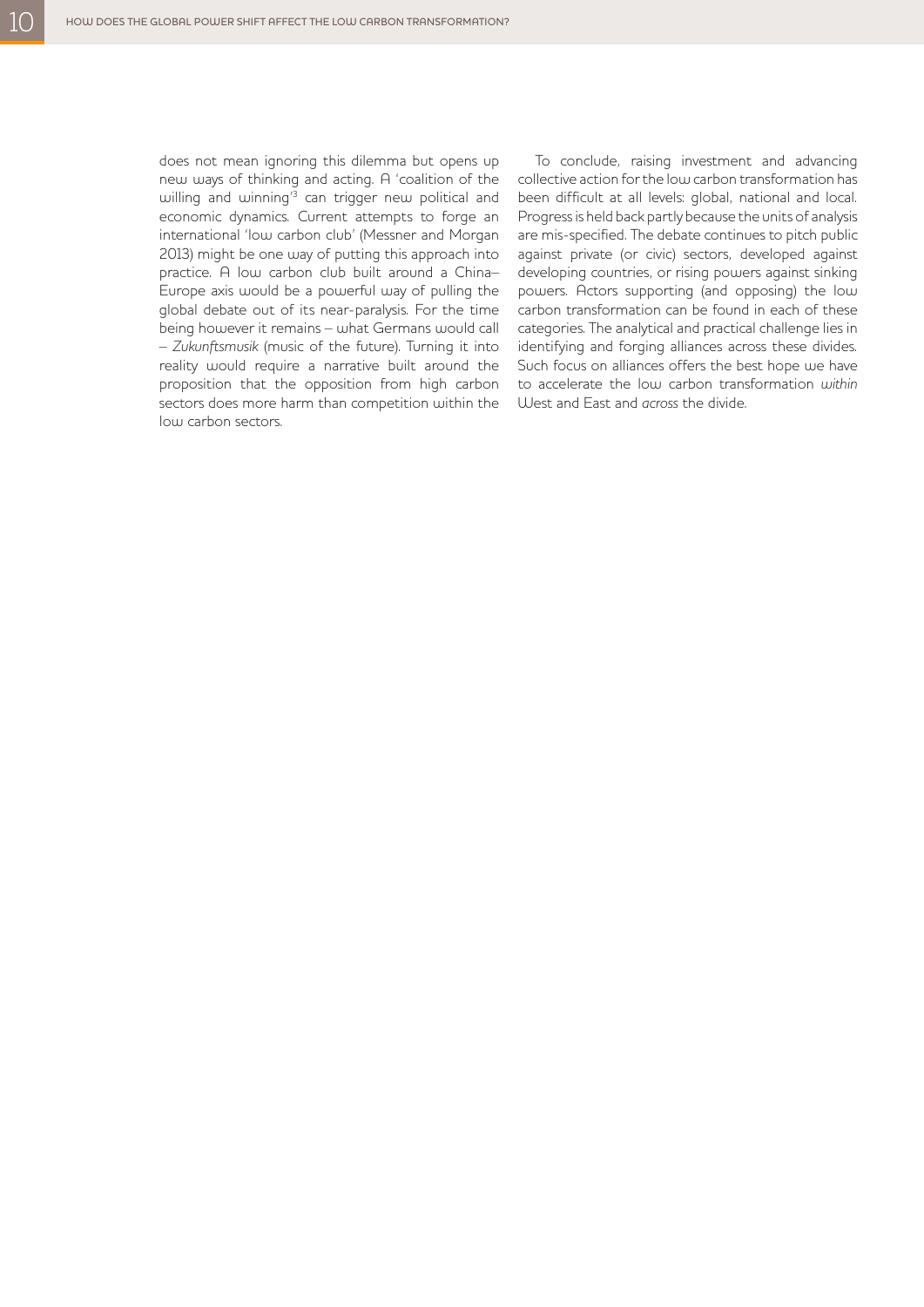## References

Betz, J. (2013) *The Reform of China's Energy Policies*, GIGA Working Paper 216, Hamburg: German Institute for Global and Area Studies

Blasberg, A. and Kohlenberg, K. (2012) 'Die Klima Krieger', *Die Zeit*, 22 November

BNEF (2012) *Global Trends in New Energy Investment 2012*, Frankfurt: Frankfurt School of Finance and Management

BNEF (2010) *Joined at the Hip: The US-China Clean Energy Relationship*, White Paper, New York: Bloomberg New Energy Finance

BTM (2011) *World Market Update 2010*, Ringkøbing, Denmark: BTM Consult

BTM (2008) *'Made in China' – Chinese Wind Power Market Assessment 2008–2012*, Ringkøbing, Denmark: International Wind Energy Development, BTM Consult

BTM (2006) *World Market Update 2005*, Ringkøbing, Denmark: BTM Consult

Dubasch, N. (2009) *Towards a Progressive Indian and Global Climate Politics*, Working Paper, Centre for Policy [Research, New Delhi www.cprindia.org/workingpapers/](http://www.cprindia.org/page/working-papers)  2701-wp-1-toward-progressive-indian-and-globalclimate-politics (accessed 02 May 2013)

Earth Policy Institute (2010) *World on the Edge – Energy Data – Wind*, Earth Policy Institute, [www.earth-policy.org/datacenter/pdf/book\\_wote\\_](www.earth-policy.org/datacenter/pdf/book_wote_energy_wind.pdf) energy\_wind.pdf (accessed 2 October 2012)

Ernst, D. (2009) *A New Geography of Knowledge in the Electronics Industry? Asia's Role in Global Innovation Networks Policy Studies*, Honolulu: East-West Center

Fischer, D. (2012) 'Challenges of Low Carbon Technology Diffusion: Insights from Shifts in China's Photovoltaic Industry Development', *Innovation and Development* 2.1: 131-46

Harrison, T. and Kostka, G. (2012) *Manoeuvres for a Low Carbon State: The Local Politics of Climate Change in China and Indi*a, Research Paper 22, Developmental Leadership Program; www.dlprog.org/ftp/ (accessed 20 February 2013)

Helm, D. (2012) *The Carbon Crunch,* New Haven and London: Yale University Press

Leach, M.; Scoones, I. and Stirling, A. (2010) *Dynamic Sustainabilities*, London and Washington: Earthscan

Lema, R. and Lema, A. (2012) 'Technology Transfer? The Rise of China and India in Green Technology Sectors', *Innovation and Development* 2.1: 23–44 http://dx.doi.org/10.1080/2157930X.2012.667206 (accessed 2 May 2013)

Lema,R.; Berger, A. and Schmitz, H. (2012) *China's Impact on the Global Wind Power Industry*, DIE Discussion Paper 16/2012, Bonn: German Development Institute

Lema, R.; Quadros, R. and Schmitz, H. (2012) *Shifts in Innovation Power to Brazil and India: Insights from the Auto and Software Industries*, IDS Research Report 73: 1–84 http://dx.doi.org/10.1111/j.2040-0217.2012.00073\_2.x (accessed 10 December 2013)

Lema, R.; Berger, A.; Schmitz, H. and Hong Song (2011) *Competition and Cooperation between Europe and China in the Wind Power Sector*, IDS Working Paper 377: 1–45 http://dx.doi.org/10.1111/j.2040-0209.2011.00377\_2.x (accessed 02 October 2012)

Lewis, J.I. (2011) 'Building a National Wind Turbine Industry: Experiences from China, India and South Korea', *International Journal of Technology* and Globalisation 5.3–4: 281–305

Lewis, J.I. (2007) 'Technology Acquisition and Innovation in the Developing World: Wind Turbine Development in China and India', *Studies in Comparative International Development* 42.3–4: 208–32

Li, J.; Shi, P. and Hu, G. (2010) *China Wind Power Outlook 2010: Chinese Renewable Energy Industries Association*, Global Wind Energy Council, Greenpeace

Mazzucato, M. (2011) *The Entrepreneurial State*, London: Demos

Messner, D. and Morgan, J. (2013) 'Germany Needs an Energy Transformation Foreign Policy', *The Current Column*, 7 January 2013, Bonn: German Development Institute

OECD (2010) *Cities and Climate Change*, OECD Publishing DOI: 10.1787/9789264091375-en (accessed 8 April 2013)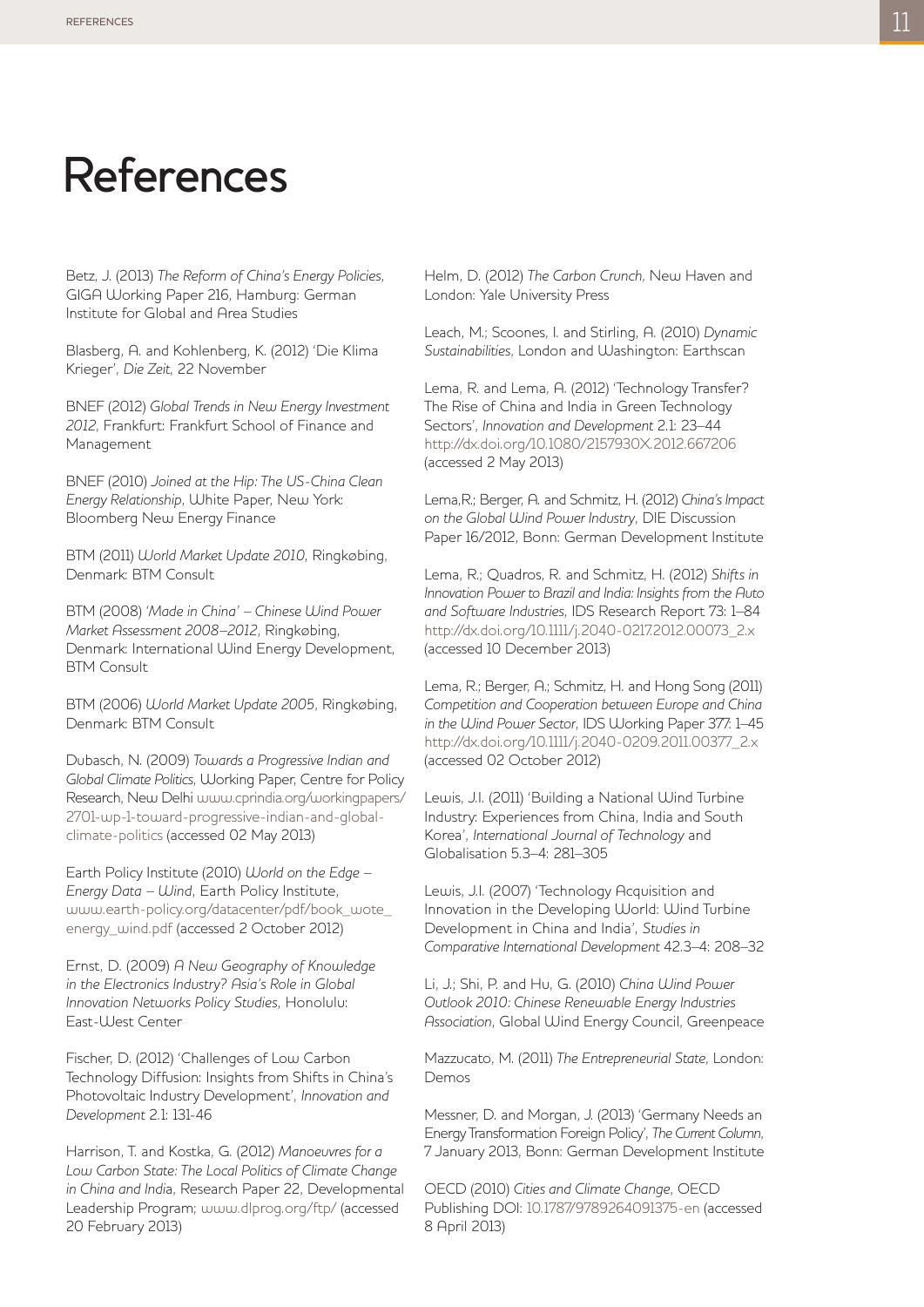Schmitz, H. and Strambach, S. (2009) 'The Organisational Decomposition of Innovation and Global Distribution of Innovative Activities: Insights and Research Agenda', *International Journal of Technological Learning, Innovation and Development* 2.4: 231–49

Schnelle, K. and Voigt, M. (2012) *Energiewende und Bürgerbeteiligung*, German Watch https://germanwatch.org/de/download/4135.pdf (accessed 8 April 2013)

Stern, N. (2006) *The Economics of Climate Change*, Cambridge and New York: Cambridge University Press

Stirling, A. (2009) *Direction, Distribution and Diversity! Pluralising Progress in Innovation, Sustainability and Development*, STEPS Working Paper 32, Brighton: STEPS Centre

WBGU (2011) *World in Transition: A Social Contract for Sustainability*, Berlin: WBGU

WWEA (2011) *World Wind Energy Report 2010*, Bonn, Germany: World Wind Energy Association

Zeller, T. and Bradsher, K. (2010) 'Wind Power for Boston, Made in China', *The New York Times*, 16 December: B4

### Endnotes

- <sup>1</sup> According to previous research (Lema et al. 2011) and confirmed in ongoing research.
- <sup>2</sup> More recently, however, environmental NGOs have grown in China and found opportunities to express their views (Betz 2013:21).
- <sup>3</sup> Term used by Peter Newell in an insightful seminar on 'The Political Economy of Climate Change', Institute of Development Studies, University of Sussex, 14 February 2013.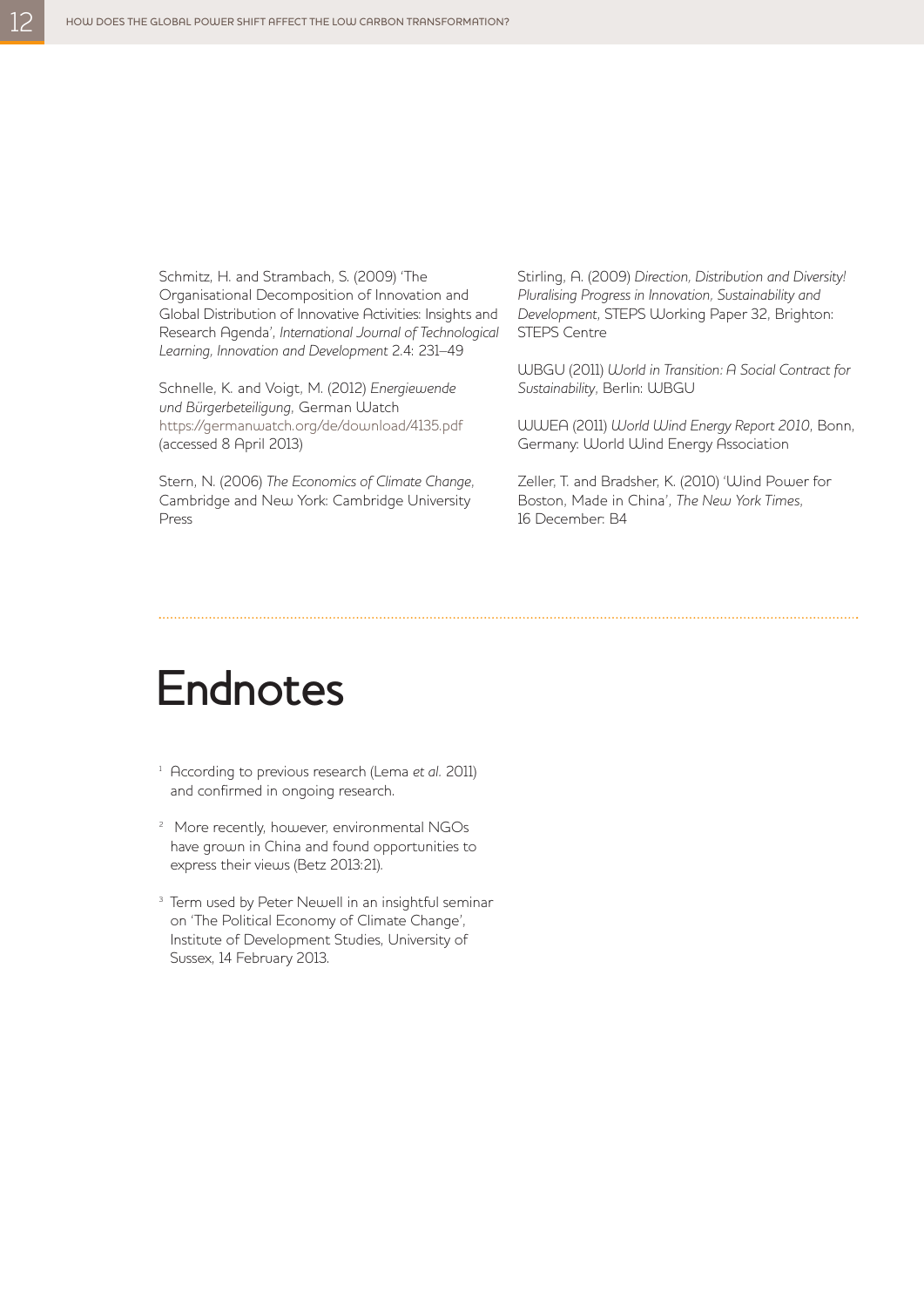**Photo credits** All Panos Pictures, as follows: Chris Stowers (front cover); Markel Redondo (pages 2 and 5)